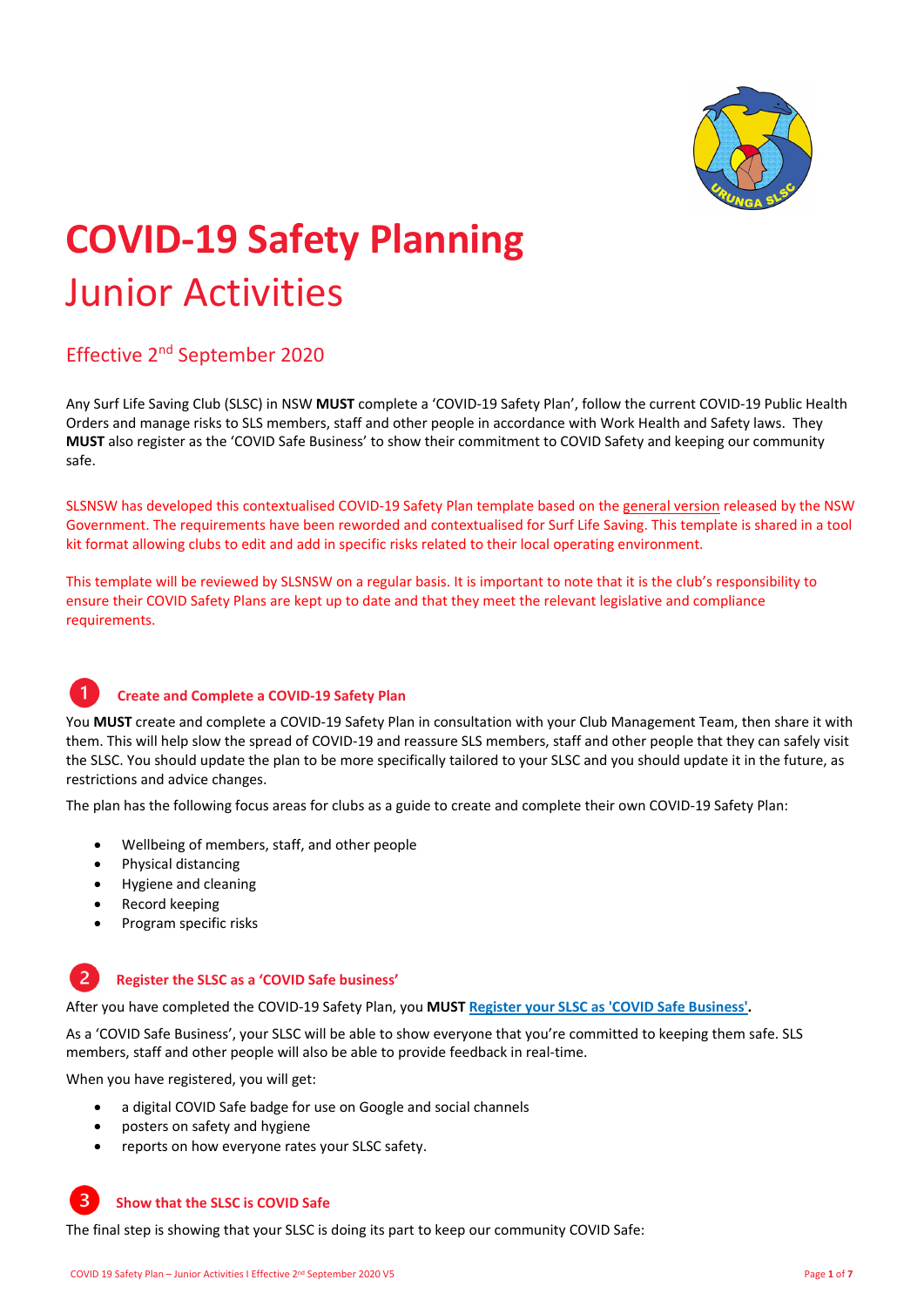- download and display your COVID Safe posters and make your SLS members, staff and other people feel confident
- share your completed COVID‐19 Safety Plan with your SLS Club Management Team, staff and members to ensure their wellbeing
- display your COVID Safe badge on your digital and social channels such as Facebook and Google Maps
- train SLS members and staff to act in a COVID Safe way
- keep your plan up-to-date when there are changes to the rules.

# **COVID‐19 Safety Plan**

| <b>Surf Life Saving Club details</b> |                                                       |
|--------------------------------------|-------------------------------------------------------|
| <b>Surf Life Saving Club:</b>        | URUNGA SLSC                                           |
| <b>Plan completed by:</b>            | JIM MCCULLAGH - CLUB CAPTAIN/COVID SAFETY COORDINATOR |
| Plan approved by:                    | MICK DOUGHERTY - PRESIDENT. RENEE DAWSON - JAC        |
| <b>Plan effective:</b>               | Monday 7 <sup>th</sup> September, 2020                |

### **Requirements for SLSC**

Requirements for your SLSC and the actions you will put in place to keep your SLS members, staff and other people safe.

**Note**: The pre‐populated action items are suggestions only, you should review them and determine what is relevant and applicable to your local operating environment/program area.

| <b>Requirements</b>                                                                                                                                                                                                                                                                                                              | <b>Actions</b>                                                                                                                                                                                                                                                                                                                                                                                                                                                                                                                                                                                           |  |
|----------------------------------------------------------------------------------------------------------------------------------------------------------------------------------------------------------------------------------------------------------------------------------------------------------------------------------|----------------------------------------------------------------------------------------------------------------------------------------------------------------------------------------------------------------------------------------------------------------------------------------------------------------------------------------------------------------------------------------------------------------------------------------------------------------------------------------------------------------------------------------------------------------------------------------------------------|--|
| Wellbeing of SLS members, staff and other people                                                                                                                                                                                                                                                                                 |                                                                                                                                                                                                                                                                                                                                                                                                                                                                                                                                                                                                          |  |
| Members are asked not to attend to any Surf Life Saving related<br>activities if they have been near an identified hotspot or are a close<br>contact of someone who has been at near a hotspot.                                                                                                                                  | Ensure this requirement is clearly communicated to members<br>$\bullet$<br>Ensure members are aware that the NSW Government has<br>$\bullet$<br>implemented restrictions on those who have been in Victoria to<br>assist containing this and may introduce further restrictions for<br>those who have travelled through NSW hotspots.                                                                                                                                                                                                                                                                    |  |
| Communicate regularly with SLS members, staff and other people<br>to remind everyone that they should not come to the SLSC if unwell<br>with respiratory symptoms or fever. Encourage testing of anyone<br>with symptoms in line with advice from NSW Health.                                                                    | Create a communications plan that includes a schedule of<br>$\bullet$<br>communications as well as the appropriate communication<br>tools, e.g., social media, email, SMS, SurfGuard<br>Regularly update and refer members to your SLSC or SLSNSW<br>$\bullet$<br>COVID-19 updates webpage-have their messaging align.<br>Include a small reference and hyperlink to this with any club<br>$\bullet$<br>newsletters to avoid over-saturation of COVID-19 messages<br>and only draw more attention to the webpages when<br>significant changes have been made, e.g., following NSW<br>Government updates. |  |
| Encourage members to wear a face mask:<br>if it is hard to maintain 1.5 metres of physical distance from<br>others<br>on public transport<br>in indoor venues with a higher risk of transmission, where<br>practical<br>if working in cafes, restaurants, pubs and clubs and other<br>venues with a higher risk of transmission. | Encourage wearing a facemask in ongoing communication to<br>$\bullet$<br>reduce community transmission<br>Refer members to the NSW Government webpage on<br>$\bullet$<br>facemasks for more information on the different types of<br>masks, why wear a mask, as well as how and when to wear<br>one. (https://www.nsw.gov.au/covid-19/face-masks)<br>Remind members that a mask is not a substitute for good hand<br>$\bullet$<br>hygiene and physical distancing                                                                                                                                        |  |
| Ensure processes are in place to exclude people if they have<br>attended any of the reported case locations listed on the NSW<br>Health website (nsw.gov.au/covid-19/latestnews-and-updates).                                                                                                                                    | Closely monitor the information on the NSW Health Website<br>$\bullet$                                                                                                                                                                                                                                                                                                                                                                                                                                                                                                                                   |  |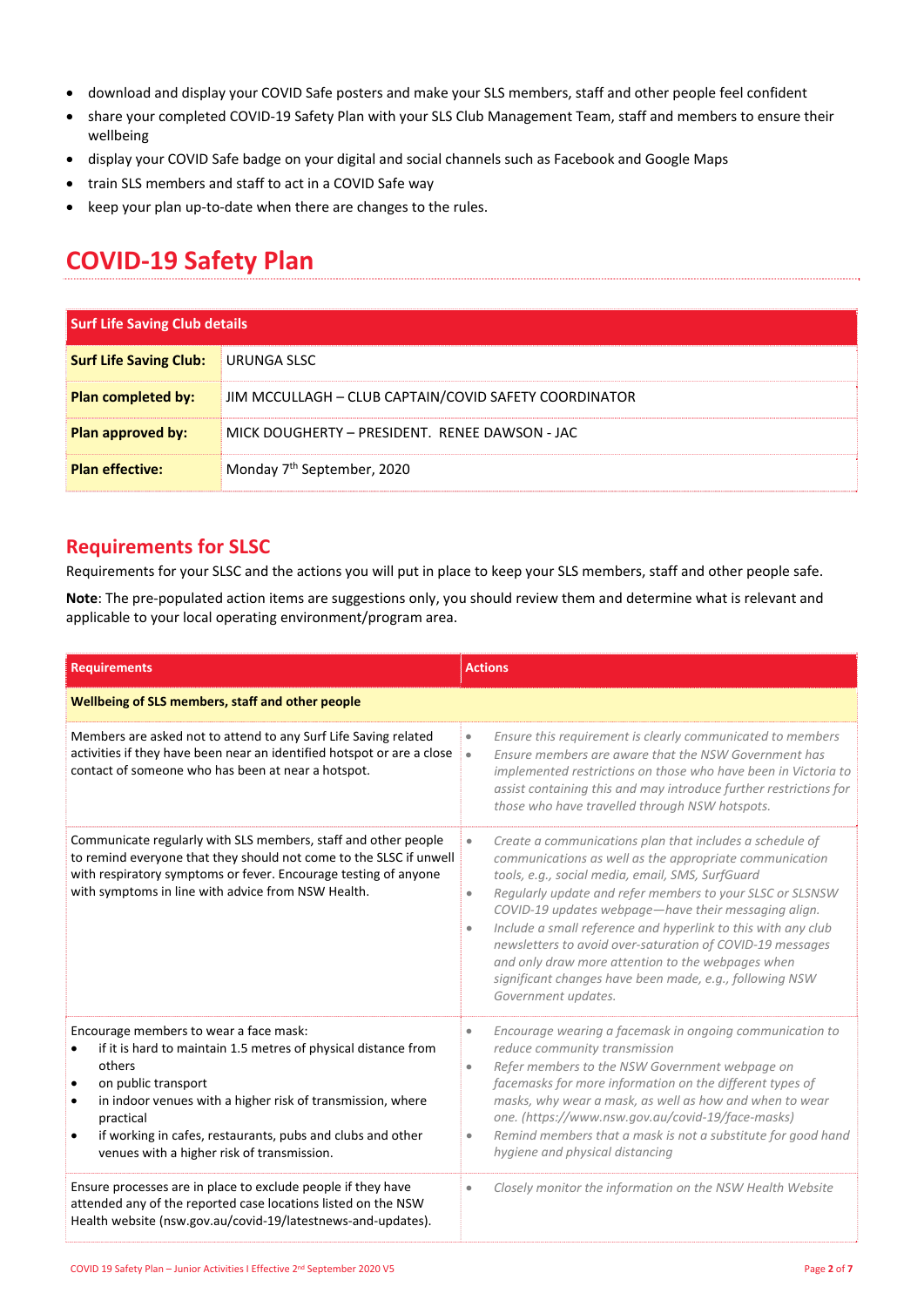| <b>Requirements</b>                                                                                                                                                                                                                                                                                                                                                                                                                  | <b>Actions</b>                                                                                                                                                                                                                                                                                                                                                                                                                                                                                                                                                                                                                                                            |
|--------------------------------------------------------------------------------------------------------------------------------------------------------------------------------------------------------------------------------------------------------------------------------------------------------------------------------------------------------------------------------------------------------------------------------------|---------------------------------------------------------------------------------------------------------------------------------------------------------------------------------------------------------------------------------------------------------------------------------------------------------------------------------------------------------------------------------------------------------------------------------------------------------------------------------------------------------------------------------------------------------------------------------------------------------------------------------------------------------------------------|
|                                                                                                                                                                                                                                                                                                                                                                                                                                      | Communicate with members that any person who has<br>$\bullet$<br>attended any of the reported locations listed on the NSW<br>Health Website may not attend SLS activities and locations.<br>Clearly communicate the SLS organisation's position on this<br>$\bullet$<br>matter.                                                                                                                                                                                                                                                                                                                                                                                           |
| Exclude SLS members, staff and other people who are unwell.                                                                                                                                                                                                                                                                                                                                                                          | Display signage with large font and/or images at entry points<br>$\bullet$<br>requesting those who are unwell not to enter the building or<br>designated space and participate in activities.<br>Communicate on club webpages and through social media<br>$\bullet$<br>channels that people who are unwell should not attend or<br>participant in SLS activities.<br>Screen members, staff and other people upon entry with non-<br>$\bullet$<br>contact infrared forehead thermometers for signs of fever<br>(temperature greater than 37.5°C)                                                                                                                           |
| Provide SLS members, staff and others with information and<br>training on COVID-19, including when to get tested, physical<br>distancing and cleaning, and how to manage a sick person or victim.                                                                                                                                                                                                                                    | Refer people to COVID-19: What It Is, How to Prevent Spread<br>$\bullet$<br>online awareness course (Est. Duration 5-7 minutes) created by<br><b>SLSA eLearning provider eTrainu</b><br>Refer people to the eLearning course for COVID-19 infection<br>$\bullet$<br>control training (Est. Duration 30 minutes) created in<br>partnership by The NSW Department of Health and Aspen<br>Medical.<br>Refer people to the NSW Health public COVID-19 Clinics and<br>$\bullet$<br>free COVID-19 GP Respiratory Clinics in NSW.<br>Recommend testing if someone has a fever, cough, sore throat<br>$\bullet$<br>or shortness of breath and meets the current testing criteria. |
| <b>Physical Distancing</b>                                                                                                                                                                                                                                                                                                                                                                                                           |                                                                                                                                                                                                                                                                                                                                                                                                                                                                                                                                                                                                                                                                           |
| Assess the safe capacity of communal facilities (one person per 4<br>square metres), such as offices, meeting or training rooms,<br>showers, change rooms and lockers. Display signs at entrances with<br>the maximum safe capacity for that space or room and have<br>strategies in place to reduce crowding and promote physical<br>distancing.                                                                                    | Measure the square footage of a room or designated training<br>$\bullet$<br>space and calculate its safe capacity by allocating one person<br>per 4 square meters<br>Restrict access to showers, change rooms and to reduce the<br>$\bullet$<br>risk of infection as unable to maintain regular cleaning in these<br>areas.<br>Communicate with members that they should shower and<br>۰<br>change at their personal residence<br>Include links to the NSW Health videos on the club website<br>۰<br>where possible, e.g., physical distancing                                                                                                                            |
| Ensure gym, sport, recreation or any other classes, or sport<br>activities, have no more than 20 participants, plus the instructor<br>and any assistants, per space and comply with one person per 4<br>square metres.<br>There may be multiple classes in a room if there is sufficient space<br>to accommodate this and the classes remain separate. Ensure<br>participants maintain 1.5 metres physical distance where practical. | Wrist bands can be used to track maximum group sizes (e.g.<br>$\bullet$<br>500 festival type bands available)<br>Restrict gym entry to up to 20 members if the space safely<br>$\bullet$<br>allows within the limits of a safe area capacity (One person per<br>4 square meters of space)<br>Communicate on club webpages and through social media<br>$\bullet$<br>channels the safe capacity limits of the club gym and<br>conditions of gym entry.<br>Update gymnasium form templates available on SLS Members<br>$\bullet$<br>Area Document Library (WHS) to align with new COVID-19<br>restrictions.                                                                  |
| Ensure the number of people does not exceed one person per 4<br>square metres (including staff, members and spectators) to a<br>maximum of 500 people.                                                                                                                                                                                                                                                                               | Communicate on club webpages and through social media<br>$\bullet$<br>channels the maximum number of people allowed in a club at<br>any one time<br>Where possible through electronic means, restrict the number<br>۰<br>of people allowed to enter the club to the safe area capacity<br>(One person per 4 square meters of space)                                                                                                                                                                                                                                                                                                                                       |
| Have strategies in place to prevent parents, participants and/or<br>spectators from co-mingling between groups.                                                                                                                                                                                                                                                                                                                      | Use signage, tape on the flow or other visual communication<br>tools to designate areas for parents, participants and/or<br>spectators, as well as how they move through the spaces to                                                                                                                                                                                                                                                                                                                                                                                                                                                                                    |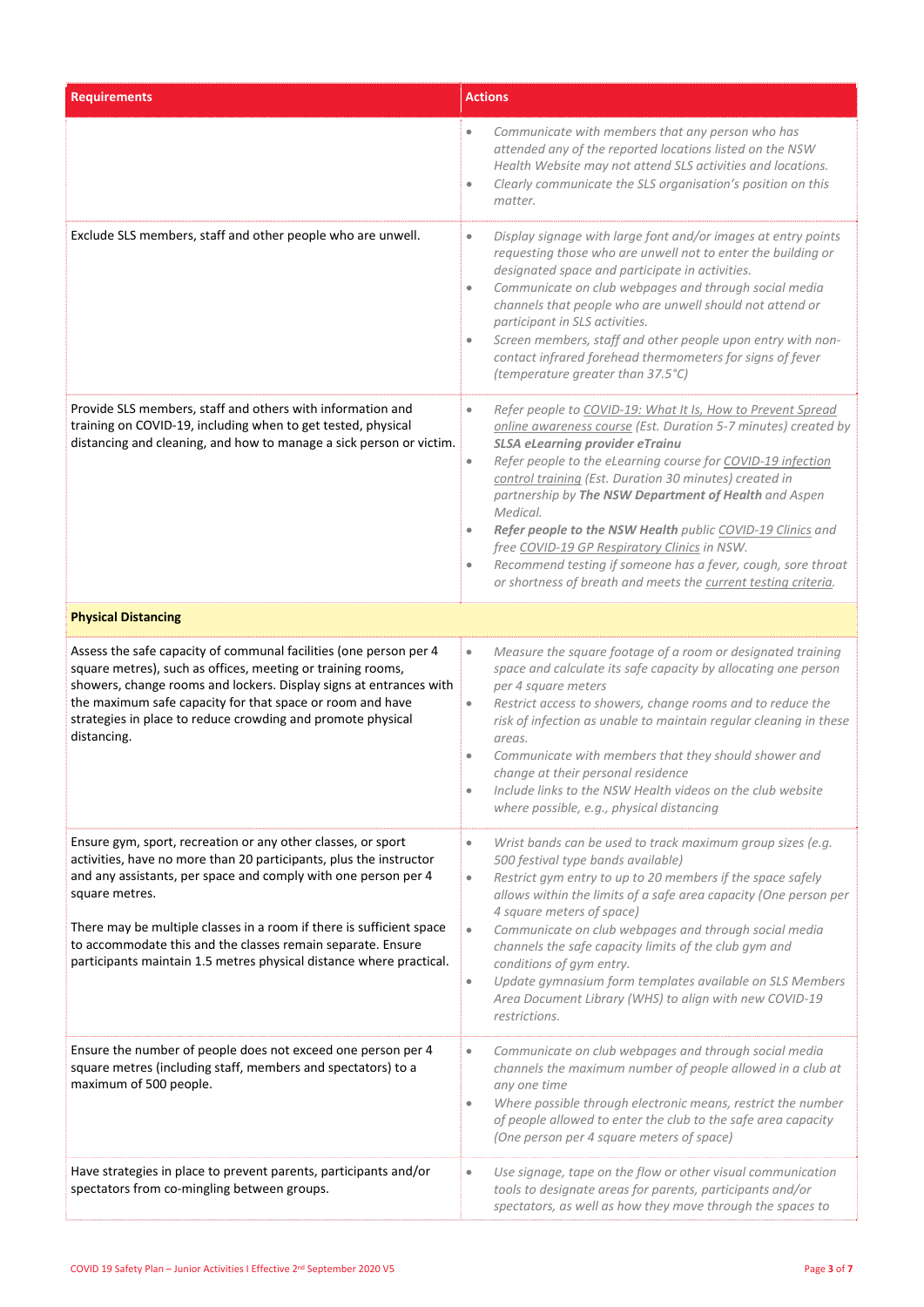| <b>Requirements</b>                                                                                                                                                                                                | <b>Actions</b>                                                                                                                                                                                                                                                                                                                                                                                                                                                                                                                                                                                                                                                                                                                                                                                                                                                                                                                                                        |
|--------------------------------------------------------------------------------------------------------------------------------------------------------------------------------------------------------------------|-----------------------------------------------------------------------------------------------------------------------------------------------------------------------------------------------------------------------------------------------------------------------------------------------------------------------------------------------------------------------------------------------------------------------------------------------------------------------------------------------------------------------------------------------------------------------------------------------------------------------------------------------------------------------------------------------------------------------------------------------------------------------------------------------------------------------------------------------------------------------------------------------------------------------------------------------------------------------|
|                                                                                                                                                                                                                    | avoid co-mingling, e.g., create pathways lines on the floor or<br>with flags to guide people along a pathway to or from areas<br>Communicate on club webpages and through social media<br>۰<br>channels areas for parents and/or spectators to gather safely<br>as well as how they should move between places to avoid<br>gatherings and maintain safe physical distancing, e.g, advise<br>parents and/or spectators where and how is best to park and<br>congregate before, during and after a surf sports or training<br>event.                                                                                                                                                                                                                                                                                                                                                                                                                                    |
| Have strategies in place to manage gatherings that may occur<br>immediately outside the premises or after an activity has finished.<br>Such as with drop off and pick up zones or staggered start/finish<br>times. | Have markings or signage in place to designate directions of<br>$\bullet$<br>pedestrian traffic on the ground and at eye level<br>Have signage with large font and/or images to indicate pick up<br>$\bullet$<br>and drop off zones, and no-gathering zones within and around<br>the surf club-include this information in any communications<br>Stagger start and finish times of SLS activities to prevent<br>۰<br>crowding at entries, exits and drop off or pick up points.<br>Remind members of the 'get in, get active and get out'<br>$\bullet$                                                                                                                                                                                                                                                                                                                                                                                                                |
| Implement and take reasonable steps for children and young<br>person's activities and recreation, to ensure parents supervising or<br>supporting children are physically distancing.                               | Communicate 'one person per child' message-focusing on<br>$\bullet$<br>parents and carers and asking parents and/or spectators to<br>stay at home<br>Use signage, tape on the flow or other visual communication<br>۰<br>tools to designate areas for junior activities and their parents<br>or spectators, as well as how they move through the spaces to<br>avoid co-mingling, e.g., create pathways lines on the floor or<br>with flags to guide people along a pathway to or from areas<br>Make announcements over loudhailers or loudspeakers<br>$\bullet$<br>Communicate on club webpages and through social media<br>۰<br>channels areas for parents and/or spectators to gather safely<br>as well as how they should move between places to avoid<br>gatherings and maintain safe physical distancing, e.g., advise<br>parents and/or spectators where and how is best to park and<br>congregate before, during and after a surf sports or training<br>event. |
| Put plans and systems in place to monitor and control the numbers<br>of SLS members, staff and other people on site at any given time to<br>allow for physical distancing.                                         | Ask all staff, volunteers, participants, contractors and other<br>$\bullet$<br>people to provide a record of their name and a mobile number<br>or email address to support COVID-19 tracing before entering<br>the building if this information is not captured through<br>electronic lock systems<br>Schedule training times and group sizes to alternate days, e.g.,<br>$\bullet$<br>Nippers from 4-5 and ski training from 4.30-5.30.                                                                                                                                                                                                                                                                                                                                                                                                                                                                                                                              |
| Reduce crowding wherever possible and promote physical<br>distancing with markers on the floor, including where people are<br>asked to queue.                                                                      | Place markers on the floor where appropriate, to guide the<br>$\bullet$<br>flow of pedestrian traffic and inform people where and how to<br>queue 1.5 m apart from each other if required, e.g., outside<br>cafes, BBQs, registration areas<br>Have clear and simple signposts at a height for both adults and<br>$\bullet$<br>children to see and/or read<br>Encourage members to use BBQ, café and canteen facilities for<br>۰<br>take away only                                                                                                                                                                                                                                                                                                                                                                                                                                                                                                                    |
| Use flexible working arrangements where possible, such as working<br>from home, other locations, or working early or late nights to<br>reduce peak periods.                                                        | Support, encourage and use videoconferencing where possible<br>$\bullet$<br>Stagger start and finish times<br>$\bullet$<br>Have alternating work teams if cannot work from home or<br>$\bullet$<br>other locations                                                                                                                                                                                                                                                                                                                                                                                                                                                                                                                                                                                                                                                                                                                                                    |
| Use telephone or video platforms for essential meetings where<br>practical.                                                                                                                                        | Schedule club committee and any other meetings via Zoom or<br>$\bullet$<br>Microsoft Teams when sharing documents or screens is<br>required.<br>Arrange teleconferences to avoid physical contact<br>۰                                                                                                                                                                                                                                                                                                                                                                                                                                                                                                                                                                                                                                                                                                                                                                |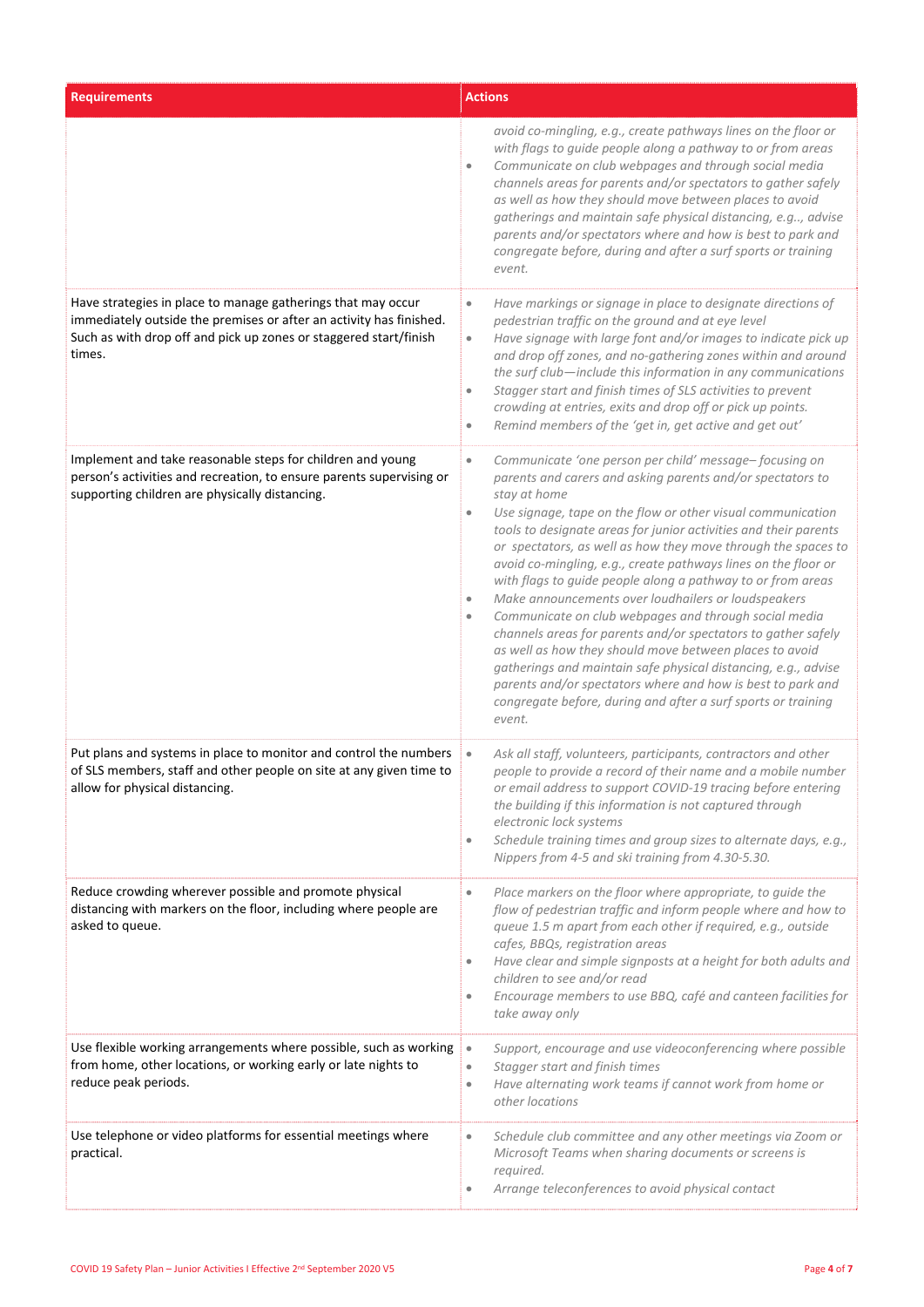| <b>Requirements</b>                                                                                                                                                                                            | <b>Actions</b>                                                                                                                                                                                                                                                                                                                      |  |
|----------------------------------------------------------------------------------------------------------------------------------------------------------------------------------------------------------------|-------------------------------------------------------------------------------------------------------------------------------------------------------------------------------------------------------------------------------------------------------------------------------------------------------------------------------------|--|
| Where practical, stagger the use of communal facilities. Strongly<br>encourage everyone to shower/change at home where possible.                                                                               | Place closed signs at shower and change room facility entry<br>$\bullet$<br>points.<br>Restrict access to communal showers and change rooms.<br>$\bullet$<br>Stagger bathroom breaks for training participants                                                                                                                      |  |
| <b>Hygiene and Cleaning</b>                                                                                                                                                                                    |                                                                                                                                                                                                                                                                                                                                     |  |
| Adopt good hand hygiene practices.                                                                                                                                                                             | Clean your hands as per recommendations from NSW Health -<br>$\bullet$<br>shown in their posters (6 steps, 20 seconds).<br>Wash hands before and after touching things<br>$\bullet$<br>Avoid sharing frequently touched items<br>۰                                                                                                  |  |
| Avoid shared food and drinks.                                                                                                                                                                                  | Do not permit catering with shared food and drink options<br>$\bullet$<br>Encourage member to bring their own food and drinks, e.g.,<br>$\bullet$<br>bring your own water bottle, do not schedule BBQs with shared<br>equipment and sauces<br>Provide single use, environmentally friendly cutlery, plates and<br>$\bullet$<br>cups |  |
| Disinfectant solutions need to be maintained at an appropriate<br>strength and used in accordance with the manufacturers'<br>instructions.                                                                     | Follow manufacturer's instructions for disinfectant solutions<br>$\bullet$                                                                                                                                                                                                                                                          |  |
| Encourage contactless payment options.                                                                                                                                                                         | Use the SLS Payment Gateway for online transactions (apply to<br>$\bullet$<br>use with Form F079 on SLSA IT Helpdesk)<br>Encourage the use of the online membership joining webpage<br>$\bullet$<br>and the SLS Members Area to renew membership                                                                                    |  |
| Encourage everyone to bring their own water bottle, sweat towels,<br>exercise mats and equipment.                                                                                                              | Communicate on club webpages and through social media<br>$\bullet$<br>channels areas for everyone to bring their own water bottle,<br>sweat towels, exercise mats and equipment                                                                                                                                                     |  |
| Ensure processes are in place to clean or launder shared clothing<br>items after use, such as wetsuits, rash shirts and caps used for<br>training or water safety as well as PPE for IRB crews.                | Have procedures in place to separate clean and used clothing<br>$\bullet$<br>items, as well as safe access to them<br>Frequently clean lifejackets<br>$\bullet$<br>Use dingle-use PPE or thoroughly clean PPE before and after<br>$\bullet$<br>use while wearing gloves                                                             |  |
| Have hand washing facilities or alcohol-based hand sanitiser at key<br>points around the site, such as entry and exit points and meal<br>areas. Hand sanitiser may not work well if hands are visibly dirty.   | Have hand washing facilities or alcohol-based hand sanitiser at<br>entry and exit points and meal areas                                                                                                                                                                                                                             |  |
| Reduce sharing of equipment (including SLS equipment, hire<br>equipment, tools and machinery used at the SLSC) where practical<br>and ensure these are cleaned with detergent and disinfectant<br>between use. | Communicate on club webpages and through social media<br>$\bullet$<br>channels areas for everyone to bring their own equipment<br>where possible<br>Clean any equipment before and after use while wearing<br>$\bullet$<br>gloves                                                                                                   |  |
| SLS members and staff are to wear gloves when cleaning and wash<br>hands thoroughly before and after with soap and water.                                                                                      | SLS members are required to wear gloves and other PPE whilst<br>$\bullet$<br>carrying out cleaning duties.                                                                                                                                                                                                                          |  |
| <b>Record keeping</b>                                                                                                                                                                                          |                                                                                                                                                                                                                                                                                                                                     |  |
| Cooperate with NSW Health if contacted in relation to a positive<br>case of COVID-19 at your SLSC and notify SafeWork NSW on 13 10<br>50.                                                                      | The Club's President will notify SafeWork NSW on 13 10 50 and<br>$\bullet$<br>be the first point of contact should this occur                                                                                                                                                                                                       |  |
| Keep a record of name and a mobile number or email address for<br>all staff, volunteers, participants, contractors and other people for a<br>period of at least 28 days. Ensure records are used only for the  | One or all the following methods will be used to capture this<br>$\bullet$<br>data<br>Create an online form plus a QR code to increase<br>accessibility and availability of real time data                                                                                                                                          |  |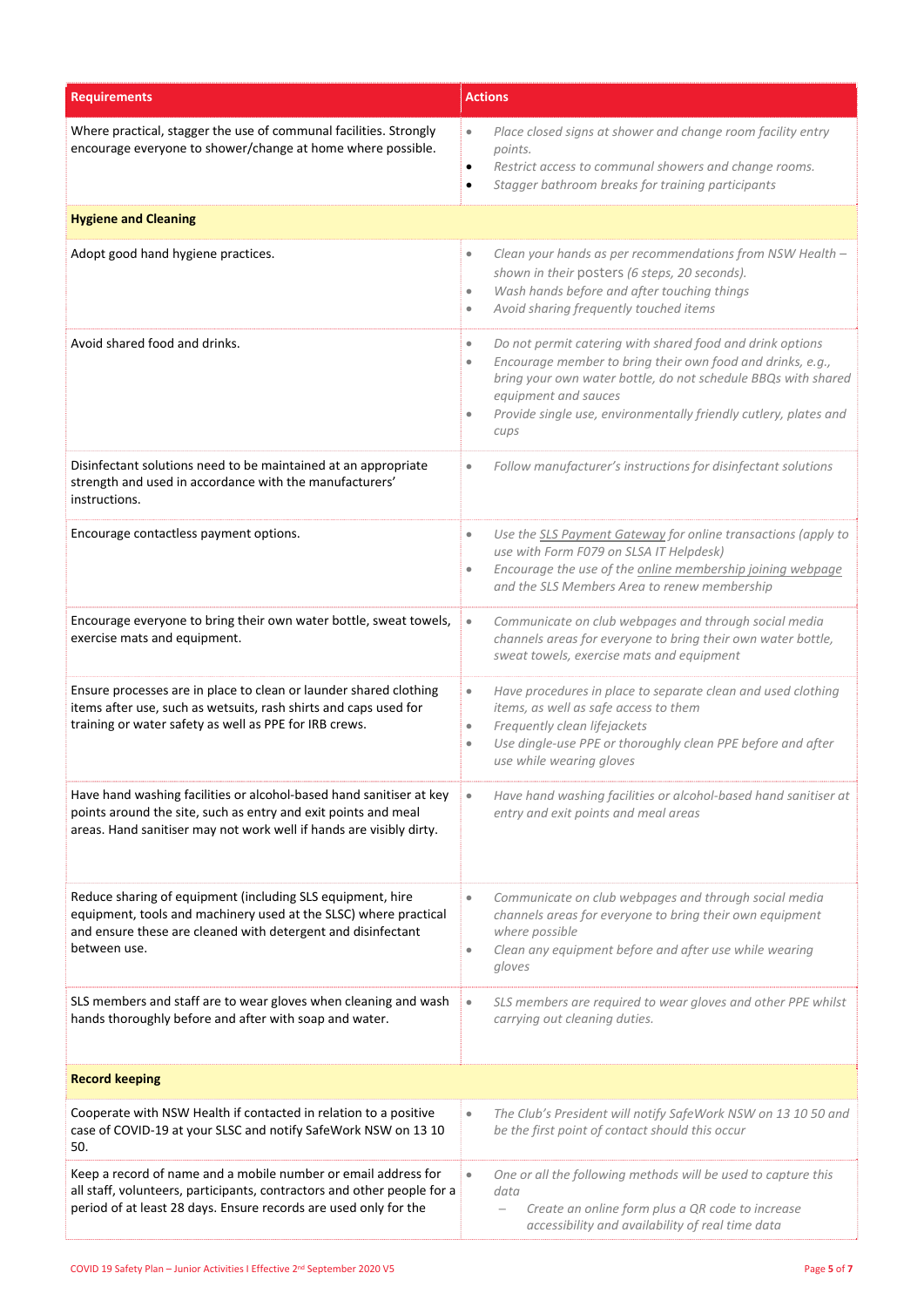| <b>Requirements</b>                                                                                                                                                                                                                                                                                                                                         | <b>Actions</b>                                                                                                                 |
|-------------------------------------------------------------------------------------------------------------------------------------------------------------------------------------------------------------------------------------------------------------------------------------------------------------------------------------------------------------|--------------------------------------------------------------------------------------------------------------------------------|
| purposes of tracing COVID-19 infections and are stored<br>confidentially and securely.<br>It is the role of the COVID-19 Safe Hygiene Marshall to ensure<br>the accuracy and legibility of records.<br>Paper sign-in is permitted, but premises must digitise these<br>within 24 hours and provide immediately on request. QR Code<br>sign-in is encouraged | Use club house door access<br>Create a paper based register to capture this with people<br>using their own pens where possible |
| Make your SLS members, staff and other people aware of the<br>COVIDSafe app and its benefits to support contact tracing if<br>required.                                                                                                                                                                                                                     | This will be promoted through the existing communication<br>channels                                                           |